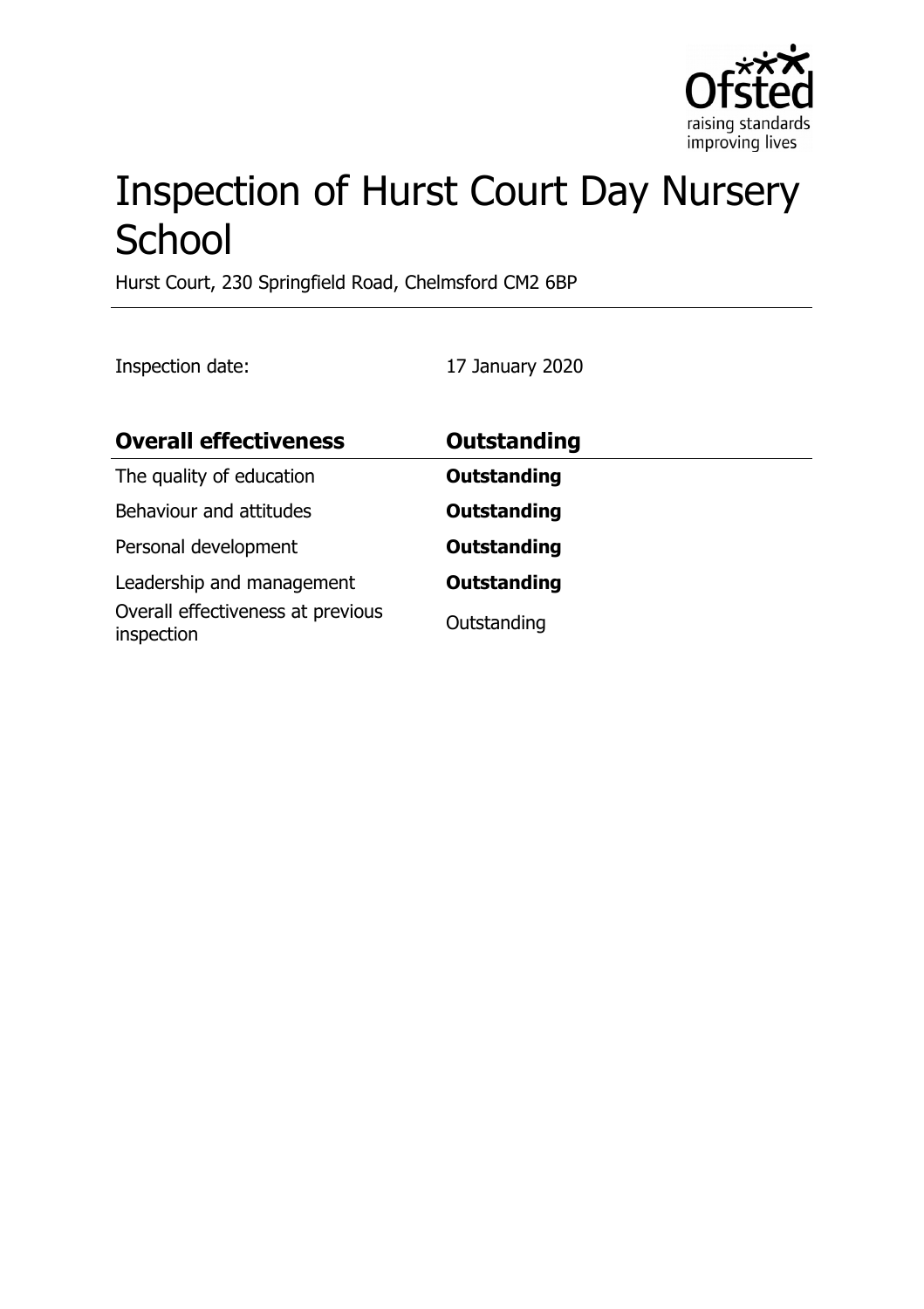

## **What is it like to attend this early years setting?**

#### **The provision is outstanding**

All children make remarkable progress in their learning, including those with special educational needs and/or disabilities and those who speak English as an additional language. Many children exceed their developmental milestones from an early age. Children thrive in the stimulating and nurturing environment of the nursery. New starters settle extremely well and very quickly as they establish firm bonds with their key persons. These strong attachments help children to feel safe and secure.

Children receive truly exceptional learning opportunities indoors and outdoors. The nursery's own special programmes to promote mathematics and children's understanding of the sounds around them are used extremely well to stimulate young minds and make learning fun. Children are enthusiastic about their learning. They concentrate hard as they count on their fingers. They begin to understand the sounds of letters and form simple words.

Children are impressively active learners. They are highly motivated and ready to learn. Children decide on the physical challenge they will choose as they balance on one leg and stretch their bodies. Children's behaviour is exemplary. They understand the rules of the nursery and are wonderfully happy and content. Children learn how to express their feelings and regulate their emotions through sensitive and imaginative activities and stories.

#### **What does the early years setting do well and what does it need to do better?**

- $\blacksquare$  Children develop a deep sense of belonging as they find their name labels and photographs. They quickly identify a place to keep their possessions and are heartily welcomed by all the staff and their friends. Children develop an excellent degree of confidence and self-assurance. They make choices in their play and vote for their favourite story or the next superb challenge.
- $\blacksquare$  Staff engage children in meaningful conversation as they discuss together the events of the day. Staff skilfully extend children's vocabulary and encourage their speech. For example, they describe how a 'sensory trail' of different textures might feel on children's bare feet with words such as 'sticky', 'prickly', 'fluffy', 'soft' or 'rough'. Children are fascinated and excited by an electronic pen that records different languages. This helps children who are learning to speak English to feel reassured and eager to learn.
- Managers and staff are extremely well qualified and experienced in the care and education of young children. Staff are highly motivated and determined in their quest to develop their skills to the fullest degree. Managers are dedicated to their roles and secure boundless opportunities for the professional development of their staff team. Staff move between nurseries within the company to gain experience and share their exceptional practice with their colleagues. This helps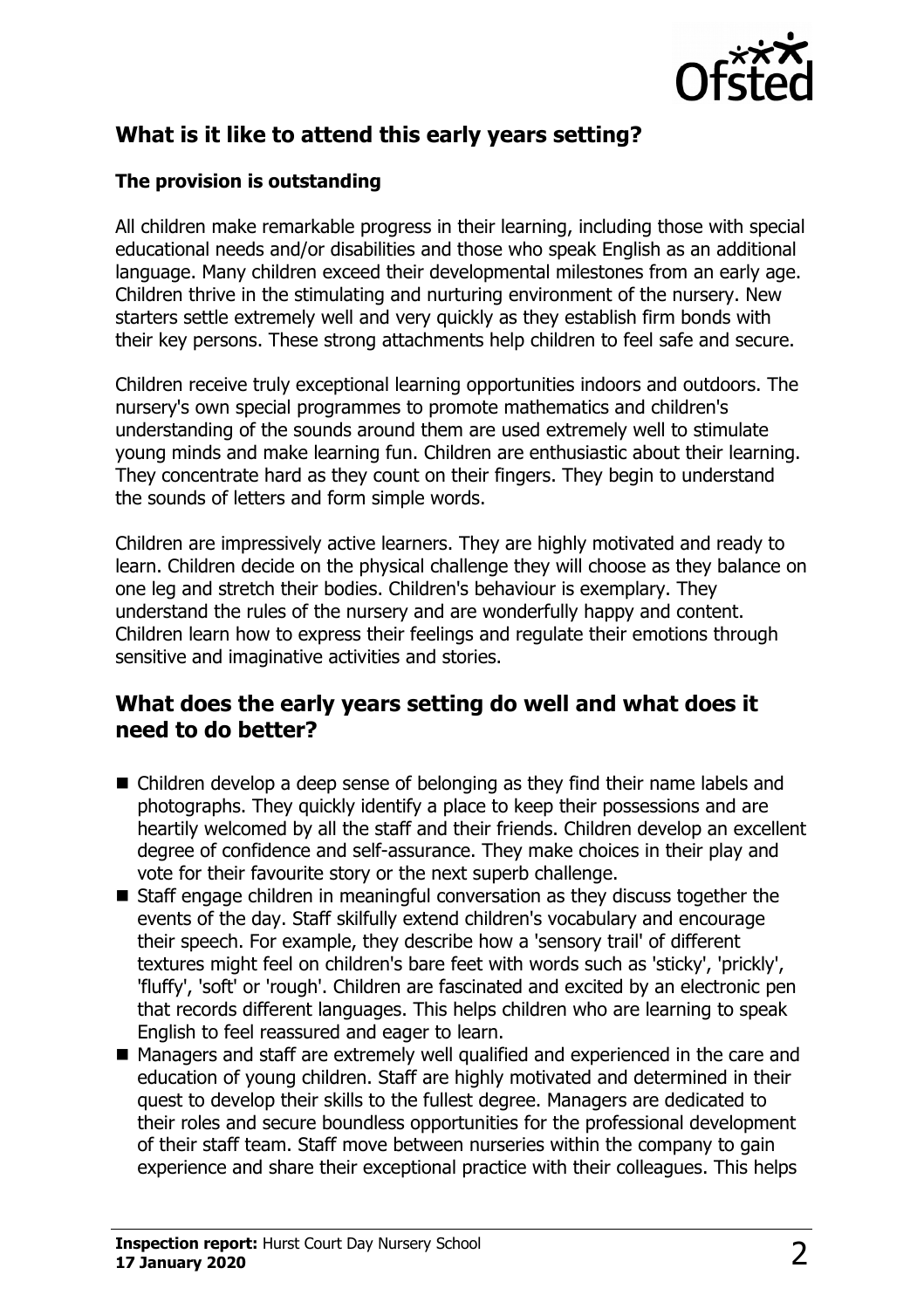

to ensure the continued outstanding service they offer to all parents and children in their care.

- Children receive highly nutritious and appetising snacks and meals. Staff support all children to become independent from an early age. Babies and toddlers learn to eat their delicious meals from a spoon. Older children skilfully serve their own food and tidy away their plates. Staff are exceptionally vigilant in the way they monitor children's dietary needs to ensure they stay safe. They carry out rigorous risk assessments in all areas of the nursery and enlist the help of children as 'safety detectives'. This encourages children to take responsibility for their environment and teaches them to keep themselves safe.
- Partnerships with parents are exceedingly strong. Staff provide resources and information for parents to continue their children's learning at home. Parents have access to a range of resources, from a lending library to resource packs, to support them with their children's learning and care. Parents are exceptionally enthusiastic in their praise of the nursery, the management and staff. They say their children are nurtured by staff, grow in confidence and excel in their learning.
- $\blacksquare$  Managers and staff continually evaluate their practice and the service provided for children. They observe the performance of their peers and have established a reflective practice cycle to ensure the highest standards are maintained. Children are fully involved in the nursery self-evaluation. They attend 'mini meetings' where staff listen to their wishes and ensure that children's voices are heard. Staff listen and take account of parents' views and are keen to embrace new and innovative ways to continually enhance their outstanding provision.

## **Safeguarding**

The arrangements for safeguarding are effective.

Staff receive extensive training in safeguarding and related matters. Managers ensure that staff's knowledge is secure by questioning them regularly to confirm their understanding of procedures. Staff fully understand their responsibilities to protect the children in their care. They are extremely confident in their ability to recognise the signs that may indicate a child is at risk of harm. They understand the procedures to follow for recording of evidence and reporting concerns. Managers follow safe practice when recruiting new staff and ensure that all staff working with children remain fully suitable to do so.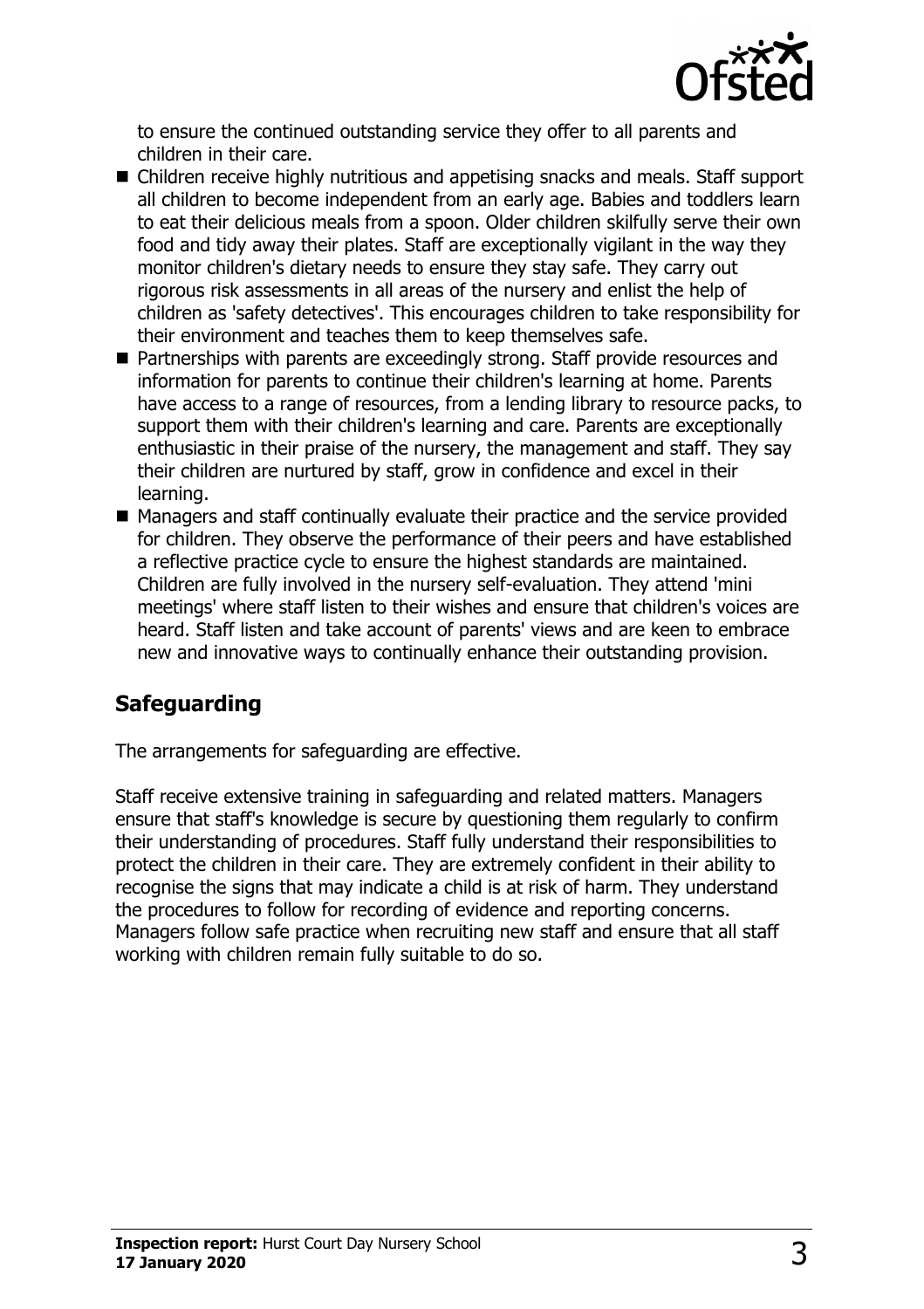

| <b>Setting details</b>                       |                                    |
|----------------------------------------------|------------------------------------|
| Unique reference number                      | EY472673                           |
| Local authority                              | <b>Essex</b>                       |
| <b>Inspection number</b>                     | 10127296                           |
| <b>Type of provision</b>                     | Childcare on non-domestic premises |
| <b>Registers</b>                             | Early Years Register               |
| Day care type                                | Full day care                      |
| Age range of children                        | $1$ to $4$                         |
| <b>Total number of places</b>                | 59                                 |
| Number of children on roll                   | 88                                 |
| Name of registered person                    | Seymour House Limited              |
| Registered person unique<br>reference number | RP533301                           |
| Telephone number                             | 01245495455                        |
| Date of previous inspection                  | 21 July 2014                       |
|                                              |                                    |

### **Information about this early years setting**

Hurst Court Day Nursery School registered in 2014. The nursery operates Monday to Friday from 7am until 6pm, for 51 weeks of the year. There are 17 members of childcare staff, 13 of whom hold relevant early years qualifications at level 3 and above, including two who hold early years teacher status. The nursery provides funded early education for two-, three- and four-year-old children.

## **Information about this inspection**

#### **Inspector**

Jenny Forbes

#### **Inspection activities**

- $\blacksquare$  The inspector viewed all areas of the nursery and discussed the curriculum with the head of early years practice.
- $\blacksquare$  The inspector observed the quality of teaching during activities indoors and outdoors, and assessed the impact this has on children's learning.
- $\blacksquare$  The inspector carried out a joint observation with the head of early years practice.
- $\blacksquare$  The inspector held a meeting with the manager and senior officers, and spoke to staff and children.
- $\blacksquare$  The inspector took account of the views of parents by speaking with some of them during the inspection, and looked at relevant documentation.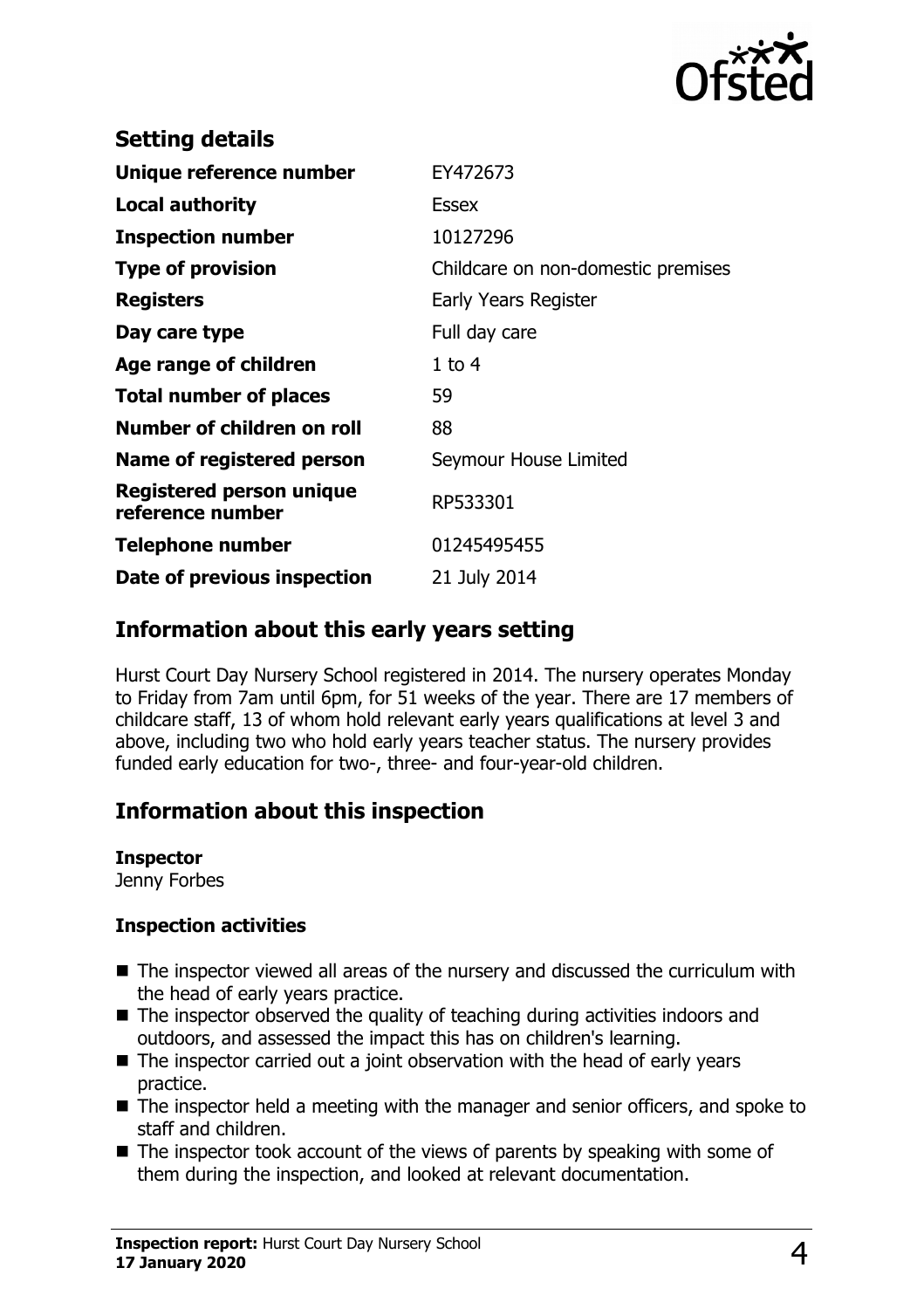

We carried out this inspection under sections 49 and 50 of the Childcare Act 2006 on the quality and standards of provision that is registered on the Early Years Register. The registered person must ensure that this provision complies with the statutory framework for children's learning, development and care, known as the early years foundation stage.

If you are not happy with the inspection or the report, you can [complain to Ofsted.](http://www.gov.uk/complain-ofsted-report)